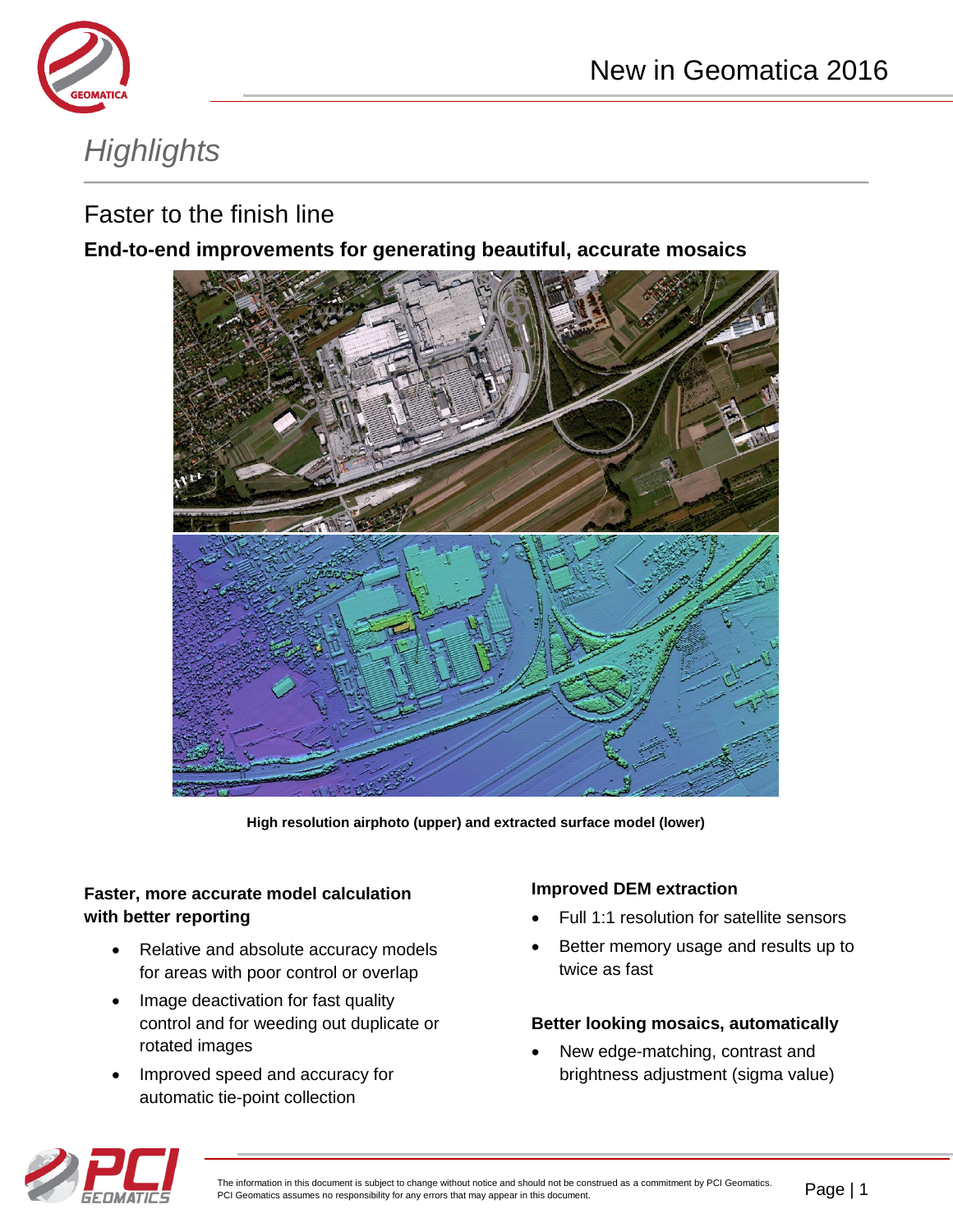



# *More Highlights*

## New and expanded SAR capabilities

- New tools have been added for compact PolSAR, providing additional analysis options.
- PALSAR sensor ingest now includes GCP segments and calibration metadata for simpler, more accurate workflows and results. Compact sensors include:
	- o RISAT 1 (improved support)
	- o PALSAR 2
	- o SAOCOM 1 / 2
	- $\circ$  RCM 1 / 2 / 3 (satellites in development)

### New ADS Package

 Provides model calculation and orthorectification for ADS40, ADS80 and ADS100 imagery in **OrthoEngine** 

### Geomatica Developer Edition

- Full suite of powerful Geomatica algorithms, over 550 in total
- Provides access to a geospatial image processing platform to easily build custom applications and workflows
- Integrates with Python libraries for additional GIS, statistical, modelling and other functions to let you create exactly what you need

## *Details on improvements and new capabilities*

### Aerotriangulation

#### Relative and absolute accuracy workflows

Automatic GCP collection and automatic tie-point collection can be run separately or together for more flexible operations, especially in areas with poor ground control.

OEBUNDLEOPT provides new options for relative orientations

#### Improved tie-point collection

- Accuracy and speed of tie-point collection has been improved by up to 20%
- Provides better model calculations in less time

#### Better reporting

Statistical reports now include bias, standard deviation and z-residuals

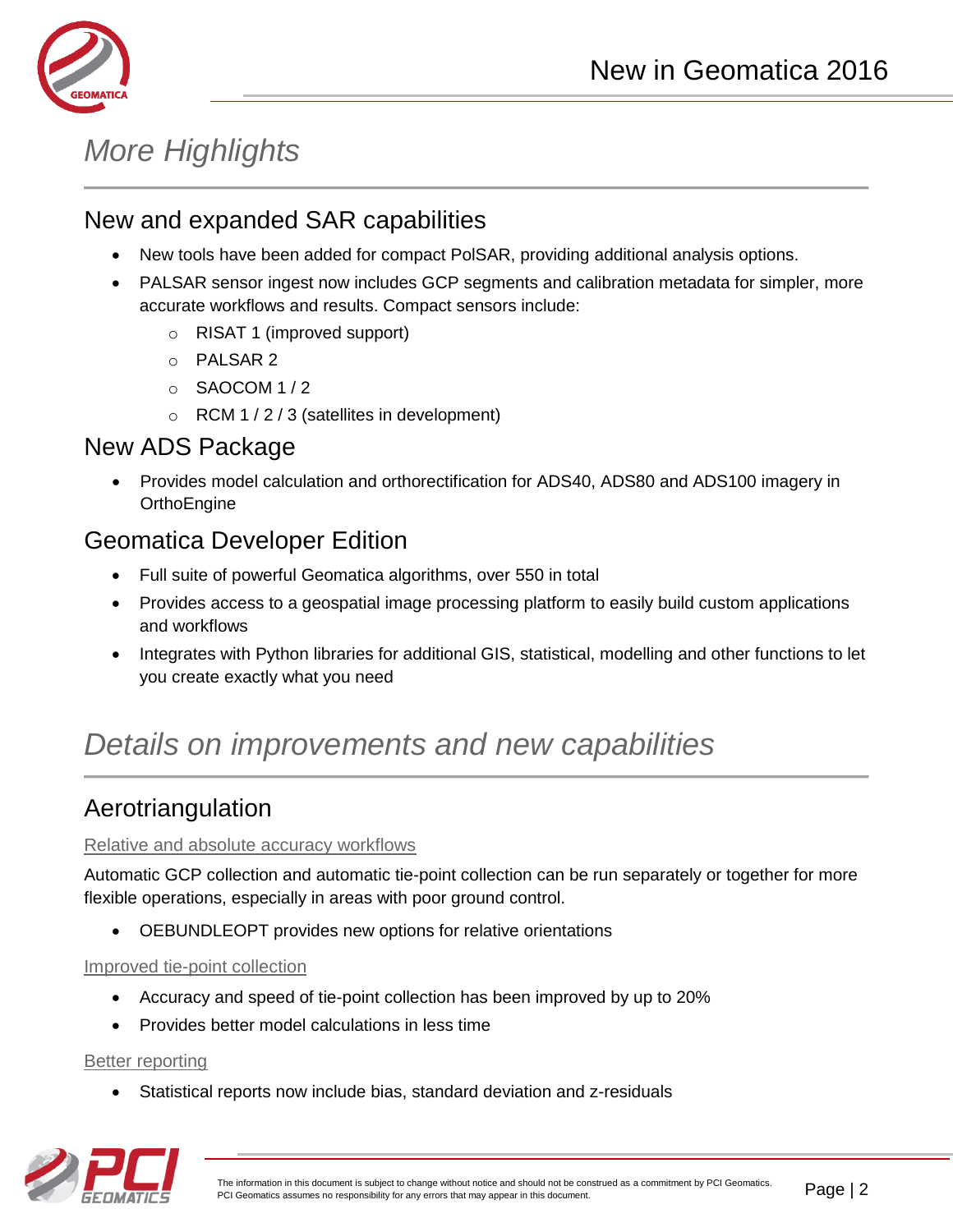

Allows faster identification and weeding of bad points

#### Image deactivation

- Quickly and easily decide if images should be excluded from model calculation
- Helps weed out bad images for QA/QC
- Allows removal of duplicate or rotated images, e.g. from rotor-based projects and corners

#### Other improvements

- Refined flightline thresholds improves model accuracy
- Camera model import and export allows re-use of set-ups in subsequent projects
- EXIF tag reading for TIF and JPG provides more metadata information

### ADS Support

ADS imagery can now be orthorectified and mosaicked in OrthoEngine through a new sensor add-on.

- ADSMODEL: Model calculation and block adjustment, including GCP collection
- ADS workflow in OrthoEngine add-on
- Better GDB import of ADS data (see Sensor Support, below)

## Synthetic Aperture RADAR

Improved sensor support and new functions have been added for compact SAR

- **PALSAR-1** ingest, with geocoding and calibration support
- **PALSAR-2** ingest, with geocoding and calibration support
- **PSCOMDEC**: Apply decompositions to compact polarimetric SAR imagery
- **PSCOMDIS:** Calculate compact polarimetric discriminators
- **PSRECONS**: Reconstructs a pseudo fully-polarimetric (FP) covariance matrix using compact polarimetric data as input

### DEM improvements

#### DEM extraction and editing

- Increased performance and handling of large datasets, e.g. GeoEye strips
- Improvements to accuracy along both clipped and natural edges
- Flatter water areas with fewer blunders to remove
- Improved speed and memory usage, up to twice as fast
- Feasible to extract full 1:1 resolution models for high-res satellite sensors